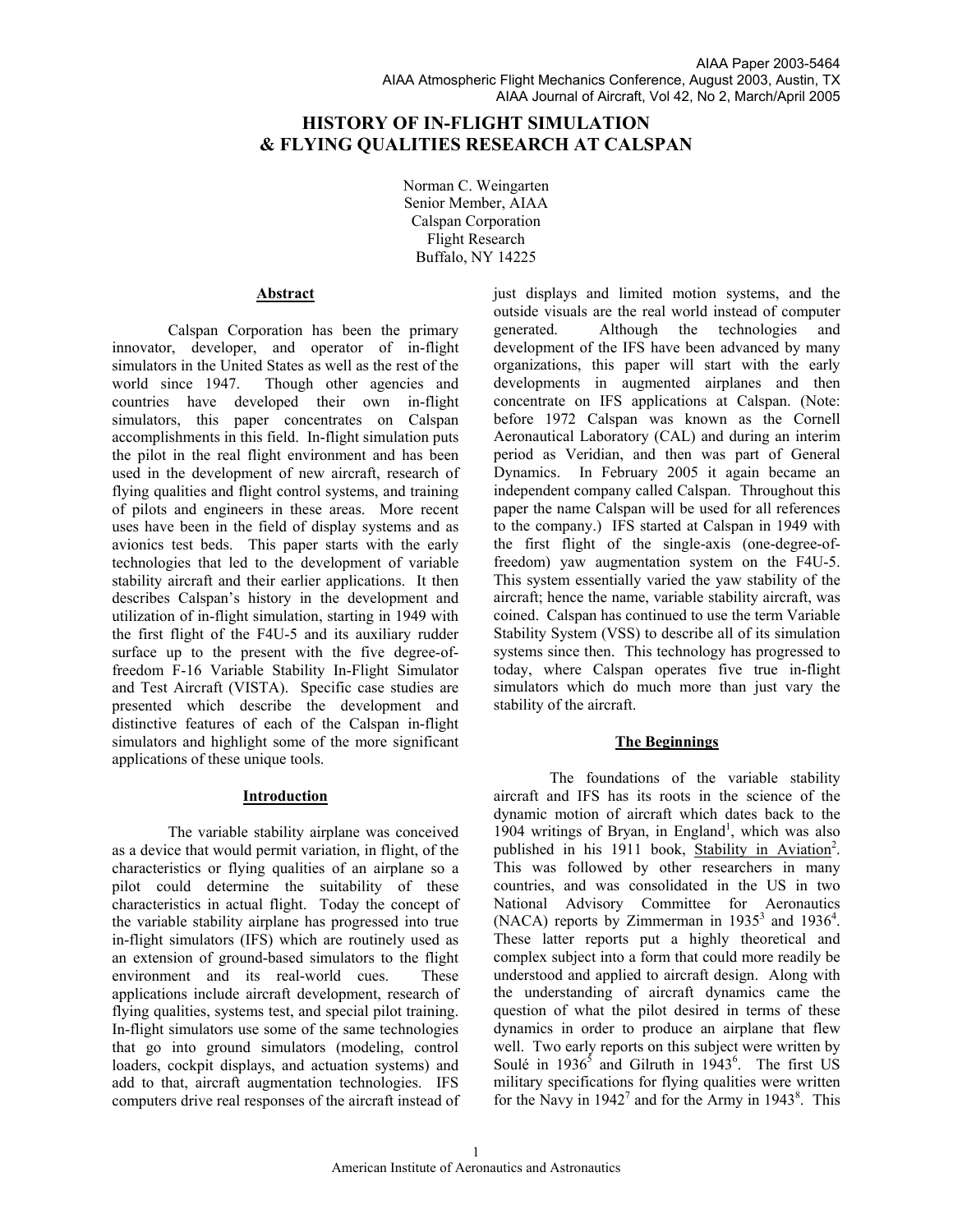work was the genesis of the later US military specifications for piloted airplanes which used IFS for much of their development, and culminated with MIL- $F-8785^9$  and MIL-STD-1797<sup>10</sup>.

Existing airplanes were flown and evaluated in order to gain insight into the dynamics of airplanes. However, to see how specific characteristics affected the flying qualities of the airplane, the physical configuration of the airplane had to be changed (e.g. size if the tail or dihedral angle of the wing). Changes to the geometry would change the stability derivatives of the airplane. One can also change these stability derivatives by using the concept of feedback control. For example, augmenting or modifying the inherent yaw damping stability derivative,  $N_r$ , can be done by sensing yaw rate, r, and feeding that back to the rudder through a gain, dr/r. The product of the rudder yaw control derivative,  $N_{dr}$ , and the gain, dr/r, produces an increment to the natural yaw damping. This is now known as a yaw damper. All the stability derivatives of an airplane can be modified in the same manner; by feeding back the state of the airplane to the primary control surface for that axis.

The first practical use of feedback control to modify a dynamic characteristic of an airplane was not done in the US, but in Germany, during WWII. A recent paper by Hamel<sup>11</sup> describes the research of Heinkel and Fischel in 1940 that promoted the necessity and methods to produce artificial stability in their advanced aircraft. These advancements included sweepback and high speed flight. Hamel recounts how Doetsch and Friedrichs applied this technology in 1944 to the Henschel HS-129 aircraft which had annoying directional snaking oscillations during tracking tasks (now know as a lightly damped Dutch roll mode). They split the rudder into two separate surfaces (Figure 1): the lower surface was mechanically tied to the pilot's rudder pedals, and the upper surface was controlled with an electromechanical device fed by a yaw rate gyroscope. This was the first effective yaw damper. This work was unknown to US researchers, but a few years later similar applications of feedback control resulted in the first variable stability airplanes in the US.



**Figure 1: Henschel HS-129** 

During WWII, as aircraft got larger and the control forces became unmanageable, it was recognized that there was a need to augment the pilot's forces through the aircraft's feel system. Again, first in Germany, electro-mechanical devices were installed in the pitch axis of the large Bolm & Voss BV-222 flying boat to relieve pilot forces $11$ . In the US, artificial feel systems were first incorporated in the Northrop flying wings: N9M(1942), XB-35(1946), and the YB- $49(1947)^{12}$ . Artificial feel systems also eventually found their use in IFS.

## **First Generation Variable Stability Aircraft: F6F-3 and F4U-5**

Work on two different problems by different organizations led to the first true variable stability aircraft. In 1947 NACA was investigating the lack of effective dihedral  $(L_{\beta},$  roll due to sideslip) in the landing configuration of the Navy Ryan FR-1. Dihedral allows the pilot to pick up a low wing with rudder input. Also in 1947, Calspan was working with the Navy, investigating the poor Dutch roll characteristics during landing of new carrier-based fighter aircraft. Working independently, both organizations developed variable stability aircraft to help solve these problems. These variable stability aircraft had similar capabilities but achieved them by very different methods $^{13}$ .

## **NACA F6F-3**

NACA-Ames was assisting Ryan in the development of the FR-1, which had very little effective dihedral during landing with its flaps down. To determine the minimum amount of effective dihedral that would be acceptable to the pilot, the Navy built three separate prototypes, each with different fixed geometric dihedral angles in the wing attachment to the fuselage. Evaluation flights in each airplane were flown by pilots in rapid succession to determine their relative flying qualities. William Kaufman, an engineer at NACA who was not working on the FR-1 project, was developing a system for varying in flight the static and dynamic stability characteristics of an aircraft by means of servo actuation of control surfaces $14.$  He was eventually awarded a patent for this device. After seeing the inefficiencies and expense of the FR-1 tests, he thought that an application of his new device could be used on this investigation.

NACA installed their first variable stability system in a Navy F6F-3 aircraft (Figure 2). It initially incorporated a sideslip sensor fed to an aileron servo motor (a B-29 gun-turret drive) on a modified aileron linkage. The servo moved a mechanical link that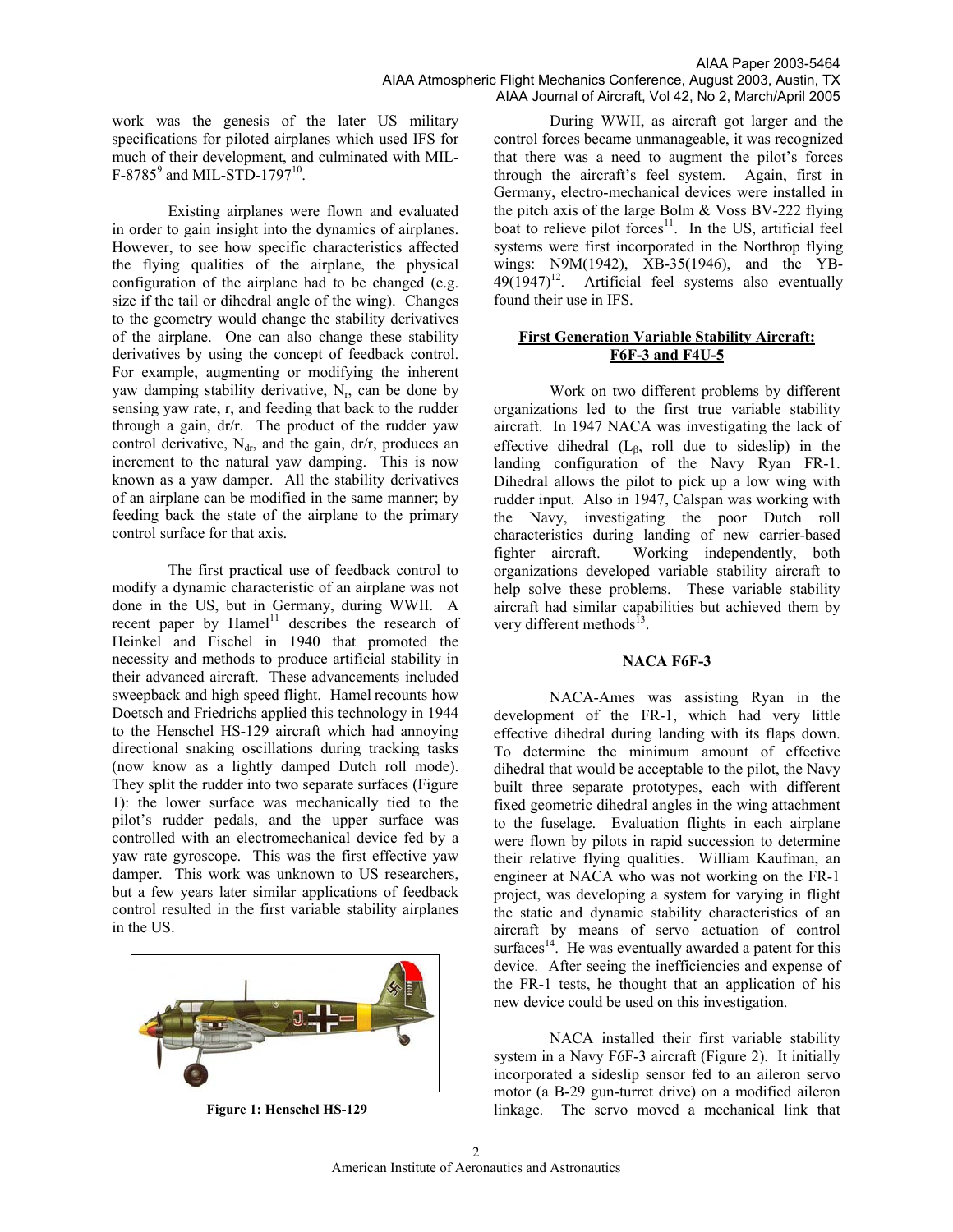AIAA Paper 2003-5464 AIAA Atmospheric Flight Mechanics Conference, August 2003, Austin, TX AIAA Journal of Aircraft, Vol 42, No 2, March/April 2005

added to the pilot input but was not reflected back to the pilot's stick. This was accomplished with another servo on an aileron tab that balanced out the hinge moment due to servo commands. First flight of the system was in 1948. Soon afterwards, the rudder was modified with a similar servo arrangement and feedbacks of roll-rate and yaw-rate were added for both surfaces. Over the next few years 400 hours were flown and many lateral-directional flying qualities studies were performed<sup>15</sup>.



**Figure 2: NACA F6F-3** 

## **F4U-5**

Meanwhile, at Calspan (and its predecessor Curtiss-Wright Research Laboratory) Bill Milliken was doing research (started in 1944 under Air Force sponsorship) on programmed automatic control inputs to measure aircraft stability derivatives (the beginning of what is now know as Parameter Identification, PID). This equipment was installed in a B-25, A-26, P-80, and N9M, and successfully used for PID studies. In 1947, after Air Force sponsorship ended, Calspan approached the Navy to continue the work.

The Navy, however, had a more pressing need to investigate the required level of yaw damping for landing of carrier-based fighters. After internal discussions, Calspan determined that they could modify an aircraft with the equipment they were using for PID, to achieve the Navy's research objectives. Their idea was to install a two-piece rudder on an airplane, and drive one section with pilot inputs, and the other with feedback signals through an autopilot servo (Sperry A-12). This was what the Germans had done with the HS-129, but that was not known at the time. The Navy provided an F4U-5 (Figure 3). A similar aircraft, the F2G-2, had a two-section rudder. This rudder was installed on the F4U-5. The upper surface was connected with mechanical linkage to the pilot's rudder pedals and the lower surface was driven by the servo with sideslip and yaw-rate feedbacks. This first Calspan variable stability airplane flight was flown in March 1949. Soon afterwards its capabilities

were expanded with the addition of an auxiliary roll controller. The mid-span flap was replaced with plane flaps that could go up or down (similar to what was done with the TIFS twenty years later). They were driven by another autopilot servo. Roll-rate feedback was also added to both servos. Over the next two years 172 hours were flown and many lateral-directional flying qualities studies were performed<sup>16,17</sup>. In 1951 the F4U-5 was transferred to the Naval Test Pilot School (NTPS), where it subsequently saw little use.



#### **Figure 3: F4U-5**

It is interesting to note some other similarities between these first two variable stability airplanes. Both were single pilot airplanes without a "safety" pilot, as was eventually used on all later Calspan IFSs. Both started with single axis control, but quickly expanded to full lateral-directional control. Finally, neither had the capability to modify feel characteristics, which was a feature that was added in all later IFSs.

## **Second Generation Variable Stability Aircraft: C-45, F-94, and B-26**

The value of variable stability aircraft for flying qualities research was recognized soon after the development of, and experience gained from, the F6F and F4U. In 1951 Calspan, under the sponsorship of the All-Weather Branch of Wright Air Development Center modified a C-45 with the first 3-axes VSS. An augmented elevator control system with pitch rate and angle of attack feedbacks was added to the ailerons and rudder. Its purpose was to investigate minimum flying qualities for landing in instrument flight conditions. The left seat controls were separated from the right side and electrically fed to the command servos with their feedbacks. Hydraulic servo actuators were used to provide higher force and bandwidth capability than the electric autopilot servos. The right seat became the "safety pilot" with its controls remaining mechanically connected to the surfaces. Unfortunately, after delivery to the Air Force, the aircraft was damaged in a landing accident unrelated to the VSS, and was never used for flying qualities research. The primary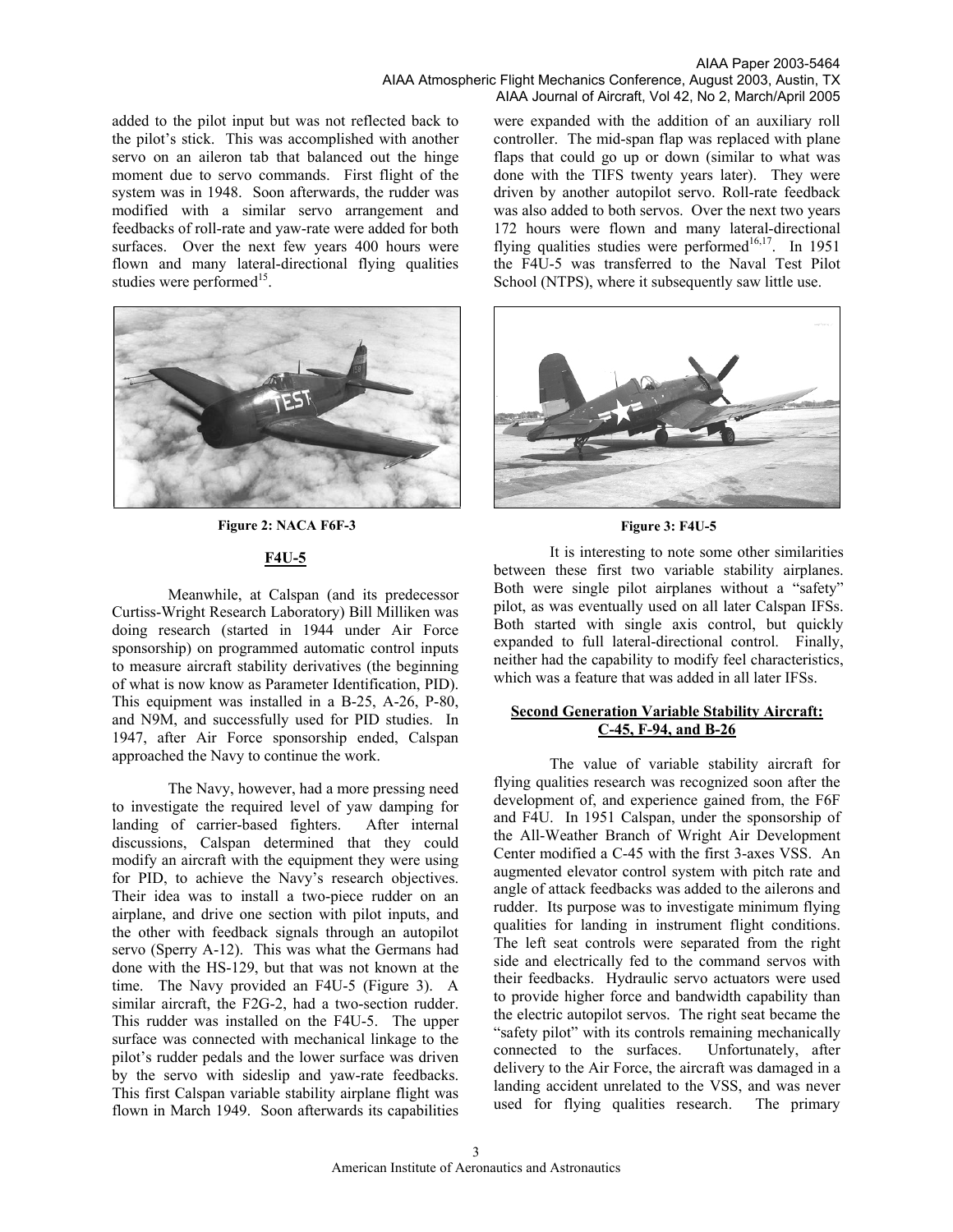**Figure 5: B-26** 

contributions of the C-45 to IFS technologies were the development of hydraulically controlled surfaces and the concept of a safety pilot with an independent set of flight controls.

At the same time as the development of the C-45, the Office of Air Research (predecessor of the Air Force Research Laboratory) also had Calspan under contract to develop fighter and bomber IFSs for the purpose of investigating a myriad of longitudinal flying qualities issues.

## **F-94**

The F-94 (Figure 4) and B-26 (Figure 5) were chosen as base aircraft primarily because of their availability. The T-33 was actually the preferred fighter choice (no after-burning engine), but was not available at that time. Initially, only the pitch axis was converted into the variable stability mode on these aircraft. (Later, we shall see that roll and yaw were added to the B-26). In the F-94, the front seat evaluation pilot controls were mechanically disconnected from the elevator in flight and drove the surface, along with feedback signals, through a hydraulic servo. After the simulation task was completed, the controls were re-connected in flight to the elevator. The reason for maintaining mechanical controls was that the rear safety pilot did not have rudder and brake controls and the evaluation pilot had to make all takeoffs and landings.



**Figure 4: F-94** 



The first VSS flight of the F-94 was in December 1953. Significant longitudinal flying qualities research (including aircraft dynamics and feel characteristics) was performed during the life of the F-94 and the early years of the B-26. Most important was discovering that there was an acceptable range for the short period frequency; and that it depended on flight task, speed, loading, and lift-curve slope<sup>18</sup>. This was the origin of the Control Anticipation Parameter (CAP) that is now the primary longitudinal flying qualities criterion. Another interesting use of the F-94 was in simulating the pitch control system of the B-58 before its first flight. The Convair pilot who flew both the F-94 and the B-58 stated "It was like shaking hands with an old friend<sup>13</sup>." In later years, similar comments have been received from test pilots after their first flights in aircraft that have gone through in-flight simulation. The F-94 was retired in July 1958 after being flown for a total 335 research hours and was later donated to a Buffalo, NY high school that taught airplane mechanics. It was subsequently donated to the Niagara Aerospace Museum - Ira Ross Center.

## **B-26**

The B-26 started flying in October 1952 and was also used for the longitudinal research work described in the F-94 section. In 1958 the Air Force ended its sponsorship and donated this B-26 along with two others to Calspan. While continuing longitudinal research work in the B-26 for the Naval Air Test Center in 1960, the Calspan Program Manager and pilot, Giff Bull showed the B-26's capabilities to the staff of the Naval Test Pilot School (NTPS). They were struck with the unique capabilities of the VSS and how it might be able to be used as a flying class room to demonstrate flying qualities that their students were learning on the ground. They incorporated a B-26 flight into a lecture that Calspan pilots were giving at the NTPS and it was an instant success. The AFTPS also added the B-26 demonstrations to their curriculum three years later. A decision was then made to add variable stability roll and yaw to the VSS, and convert a second B-26 into another 3-axis VSS aircraft. Both aircraft's upgrades were completed in 1963, and forty years of TPS demonstration flights (in the B-26, NT-33, Learjet, and VISTA) have continued since then. Similar demonstration and training programs have also been performed for the FAA, NASA, aircraft manufacturers, and foreign agencies. A closed-loop throttle servo was added to the B-26 in the mid 1960s for a Supersonic Transport simulation. This was the first application of a four degree-of-freedom simulation system.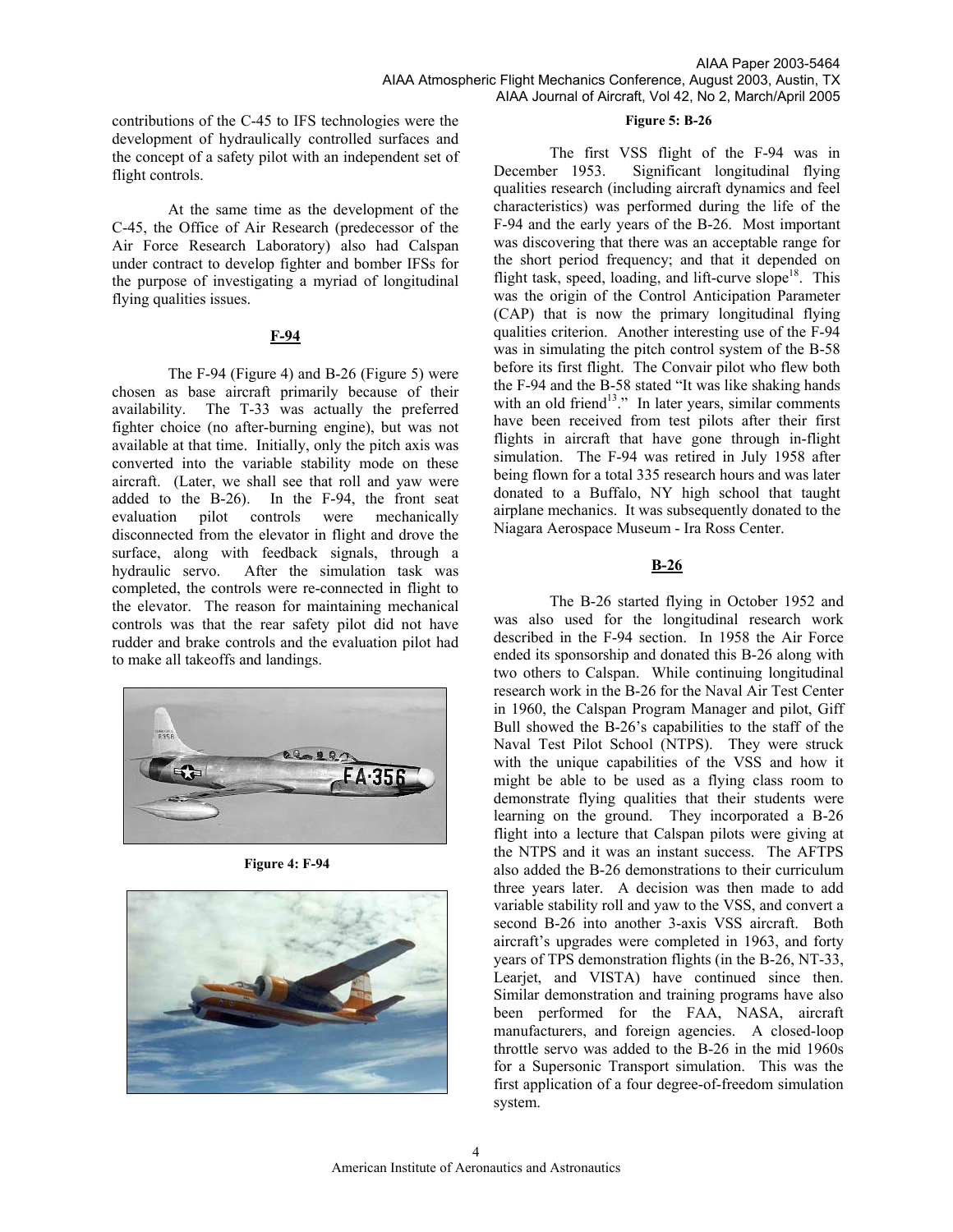In addition to the early longitudinal flying qualities research and TPS efforts, the B-26s have been used for many other research programs. These have included:

Pilot Primary Controllers – various wheels, center and side-sticks

 $C-5A$ 

Supersonic Transport Piper Cheyenne Accident Investigation Saab Mini-stick (early version of JAS-39 stick)

The B-26s continued flying at the AFTPS and NTPS until early 1981, when one of the aircraft suffered a wing structural failure that resulted in the loss of the aircraft and crew of three. The cause was an original manufacturing defect and not related to VSS operations. The second B-26 was then retired and now resides at the Air Museum at Edwards AFB. They were subsequently replaced by the variable stability Learjets.

# **NT-33**

In 1953 during the early development of the F-94 and B-26, the USAF recognized the eventual need for a three-axis variable stability fighter aircraft and encouraged Calspan to perform a conceptual design based on the T-33. A contract was received in July 1954 and the aircraft was delivered to Calspan in October. The VSS electronics (vacuum tubes) would not fit in a normal T-33 nose, so an F-94 nose was attached, increasing its volume by 50% (Figure 6). The variable stability aircraft, now designated an NT-33 ("N" signifying permanently modified), first flew on 15 February 1957. Thus began the flight activity of the longest lived test aircraft in the world (in use for 40 years!). After a few months, however, checkout was suspended due to lack of funding. Responsibility for the program was then transferred to the USAF Flight Control Laboratory under the direction of Charles Westbrook who was responsible for flying qualities research. Funding was difficult to obtain because this was the dawn of the space age and the USAF had doubts about the need for further research for conventional manned aircraft. Struggling with problems with the highly unreliable vacuum tubes, the NT-33 was taken on a "road show" in early 1959 to Wright Patterson AFB, Edwards AFB, and Andrews AFB. Over 30 pilots flew the aircraft and were overwhelmingly impressed with its capabilities. It showed how one flight in a variable stability aircraft was more convincing than any amount of verbal or written descriptions. Soon after these demonstrations, more funding was received and the vacuum tubes were replaced by more reliable transistors. The NT-33 began flying with its upgraded VSS in September 1959.

The NT-33's first research program was a study on lateral-directional flying qualities for manned re-entry vehicles<sup>19</sup>. This led to a fascinating program simulating the X-15 in 1960. The X-15 flights were progressing to the edge of the atmosphere at hypersonic speeds. During re-entry the pilot would have the demanding task of flying a tight profile while the X-15's characteristics would be significantly changing over a period of 90 seconds. It was proposed that the NT-33 could simulate this maneuver and allow evaluation of the pilot's ability to perform this challenging task with various levels of augmentation. Analog circuits were programmed to automatically change all of the feedback gains in the VSS as a function of time. A side-stick controller similar to the X-15's was also installed. To simulate the re-entry and g-loads, the safety pilot first put the NT-33 into a zerog push-over and then control was transferred to the evaluation pilot. He then flew "under the hood" watching his attitude indicator which was programmed to slowly precess. The pilot thought he was holding wings level and pulling "g" in the re-entry maneuver, when he was actually in a highly banked turn (up to 75**°**) pulling up to 4 g's simulating the high-speed, high-g pull-out (Figure 7).



**Figure 6: NT-33** 



**Figure 7: NT-33/X-15 Flight Profile**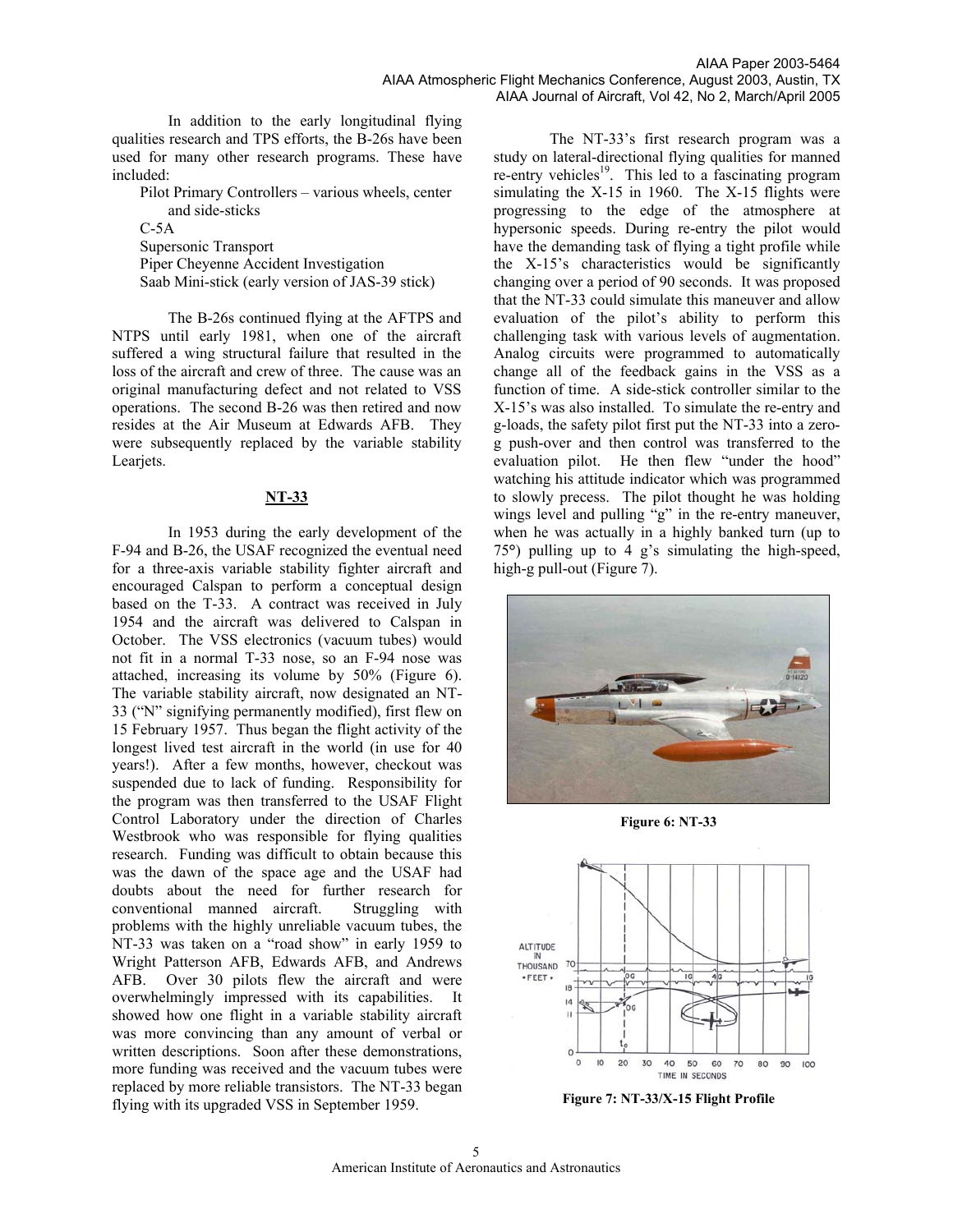Research into re-entry vehicle flying qualities continued but the capability to duplicate their very low lift/drag characteristics (L/D) was required. The drag of the NT-33 had to be greatly increased. At first an under-wing spoiler was proposed, but wind tunnel tests showed it affected other aerodynamics too much. The Calspan project engineer, Fred Newell, then suggested modifying the wing-tip fuel tanks with the upper and lower surfaces of the aft portion hinged and controlled with a hydraulic actuator (Figure  $8)^{20}$ . This configuration proved successful, and with the "drag petals" fully deployed and speed brakes extended yielded an L/D of 2. Numerous flying qualities studies and the simulations of the M2F2 and X-24A lifting bodies benefited from this added feature. Later, the drag petals were modified to operate asymmetrically so that when used with the rudder they could produce direct side-force. This enabled flat turns for simulation of precision weapon delivery and was used in the A-9 and A-10 simulations in  $1972^{21}$ .



**Figure 8: NT-33 Drag Petals** 

The NT-33 systems were continually updated, progressing from vacuum tubes and analog electronics to digital processors, including the addition of a programmable head-up display (HUD). The aircraft was utilized to generate most of the database that was used to write the military flying qualities specifications, MIL-F-8785 $^9$  and MIL-STD-1797 $^{10}$ , and found its way to the AFTPS and NTPS to demonstrate flying qualities, advanced control systems, and HUD characteristics to their students. Bob Harper, as an engineer, pilot, Department Head, and co-developer of the Cooper-Harper Pilot Rating  $Scale^{22}$  led many of these efforts on the NT-33. The NT-33's last flight was to the Air Force Museum at Wright Patterson AFB on

11 May 1997, where it was retired after 40 years and over 7,900 research flight-hours.

The following is a complete list of NT-33 simulation programs (not including generic flying qualities & TPS programs):

X-15 M2F2 & X-24A Lifting Bodies A-9 & A-10 F-15 YF-16, YF-17 & F-18 AFTI/F-16 F-117 British TSR.2 (1962 - first foreign use of a Calspan IFS) Israeli Lavi Fighter Indian Light Combat Aircraft (LCA) Swedish JAS-39 Gripen YF-22 Side-force Control Evaluations Side-stick Evaluations Control Stick Dynamics Research Ground Simulator Comparison Research Pilot-Induced-Oscillation Research Actuator Rate Limiting Research Peripheral Vision Display Research Head-Up Display Research VISTA Tactile Cuing Evaluation

# **X-22**

The X-22 (Figure 9) was the only airplane that was conceived and designed to be a variable stability aircraft from its conception. The X-22 was developed for the Tri-Service Research Aircraft program to develop a dual-tandem, tilting-ducted-propeller V/STOL. One attribute of this "four-poster" configuration was the large amount of control power available in the hovering mode. The program was managed by the Navy, and Bill Koven of the Naval Weapons Stability and Control Section recognized the opportunity to capitalize on the large control power available to make a true research aircraft. He made a variable stability and control system one of the design requirements. The aircraft would then be capable of exploring V/STOL flying qualities and control issues. Calspan teamed with the Bell Aerosystems Company on the proposal. The contract was awarded to them in 1963 and Calspan designed the VSS for the two prototypes which were built.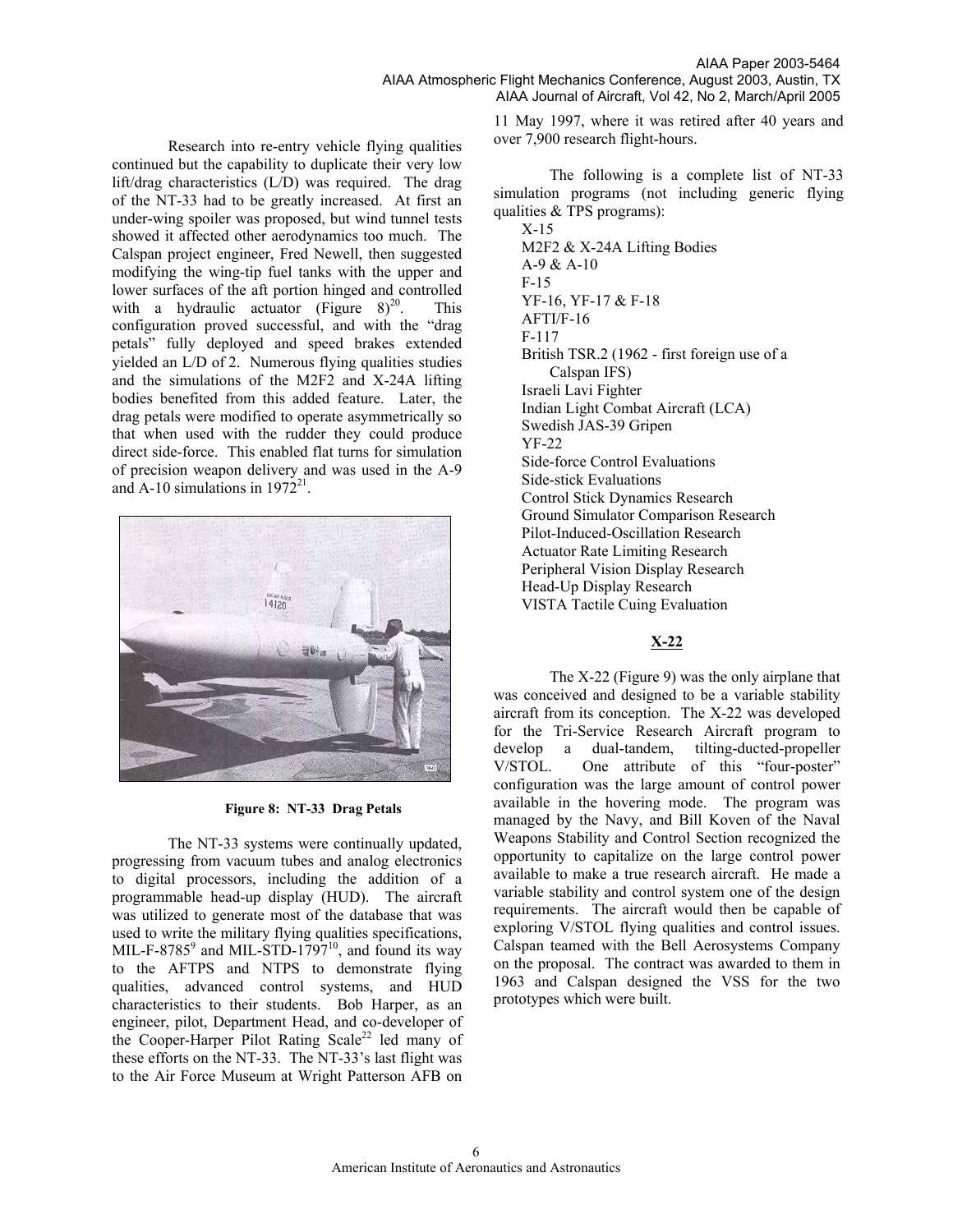

**Figure 9: X-22** 

First flight of the aircraft was in March 1966. The first prototype had a dual hydraulic system failure resulting in a hard landing with damage severe enough that it could not be made flight-worthy. The cockpit was retained and eventually served as the cockpit of an X-22 ground simulator. The second prototype was then flown in January 1967. Calspan was awarded the contract to operate and conduct research programs in the X-22 in July 1970 and first flew it in August 1971.

The X-22 was a four degree-of-freedom simulator, with control about its pitch, roll, yaw, and thrust axes. The thrust axis could be inclined by rotating the ducted propellers to allow the aircraft to go from vertical to horizontal flight. The propellers were driven by four aft-mounted turbine engines through a complex mechanical transmission which summed the power output from the engines and drove the propellers equally. Loss of an engine would not cause asymmetric thrust. Calspan designed the VSS which included scheduling all the gains as a function of duct angle. For example: in hover (ducts at 90**°**) pitch commands drove differential fore & aft propeller angles, while in horizontal flight (ducts at 0**°**) pitch commands drove elevons behind the ducted propellers (Figure 10). A combination of commands to the propeller angles and elevons would be blended between the two extremes.



**Figure 10: X-22 Pitch Control** 

Two systems unique to the X-22 were developed by the Calspan X-22 program manager, Jack Beilman. One was auxiliary, limited-authority hydraulic actuators that compensated for the natural hysteresis in the complex mechanical mixer in the VSS. The system compared actual positions of the propeller and elevons with their commanded positions and precisely moved them to zero out errors. The other was a very accurate low-airspeed sensor that was good down to vectorial-zero airspeed. This patented system was called LORAS (Linear Omnidirectional Resolving Airspeed System). The primary sensing device of LORAS was a differential pressure gauge in the hub of rotating arm which sensed any differential pressure between the tips of the arm (Figure 11). Each tip sensed its tangential rotational speed plus or minus a component of the relative wind or airspeed. The differential pressure – the measure of airspeed – was very accurate down to very low magnitudes. Due to the rotating nature of the system, the output was a signwave whose phasing represented the direction of the relative wind or airspeed. Two airspeed sensors were used: one mounted on the vertical tail rotated about the z-axis to give x-y speeds, the other mounted on a nose boom rotated about the y-axis that yielded x-z speeds.



**Figure 11: Linear Omnidirectional Resolving Airspeed System (LORAS)** 

Over the 13 years (1971-84) of operations, the X-22 was used for five major V/STOL flying qualities and control research programs. They included investigations of transition from vertical to forward flight. Studies were performed of different responsecommand systems, such as rate-, attitude-, and velocitycommand in visual and instrument flight conditions. Various levels of sophistication of head-down and head-up displays were evaluated as well as an investigation of shipboard landing<sup>23</sup>. The X-22 was used to simulate the AV-8B Harrier and was used for many years by the NTPS to demonstrate transition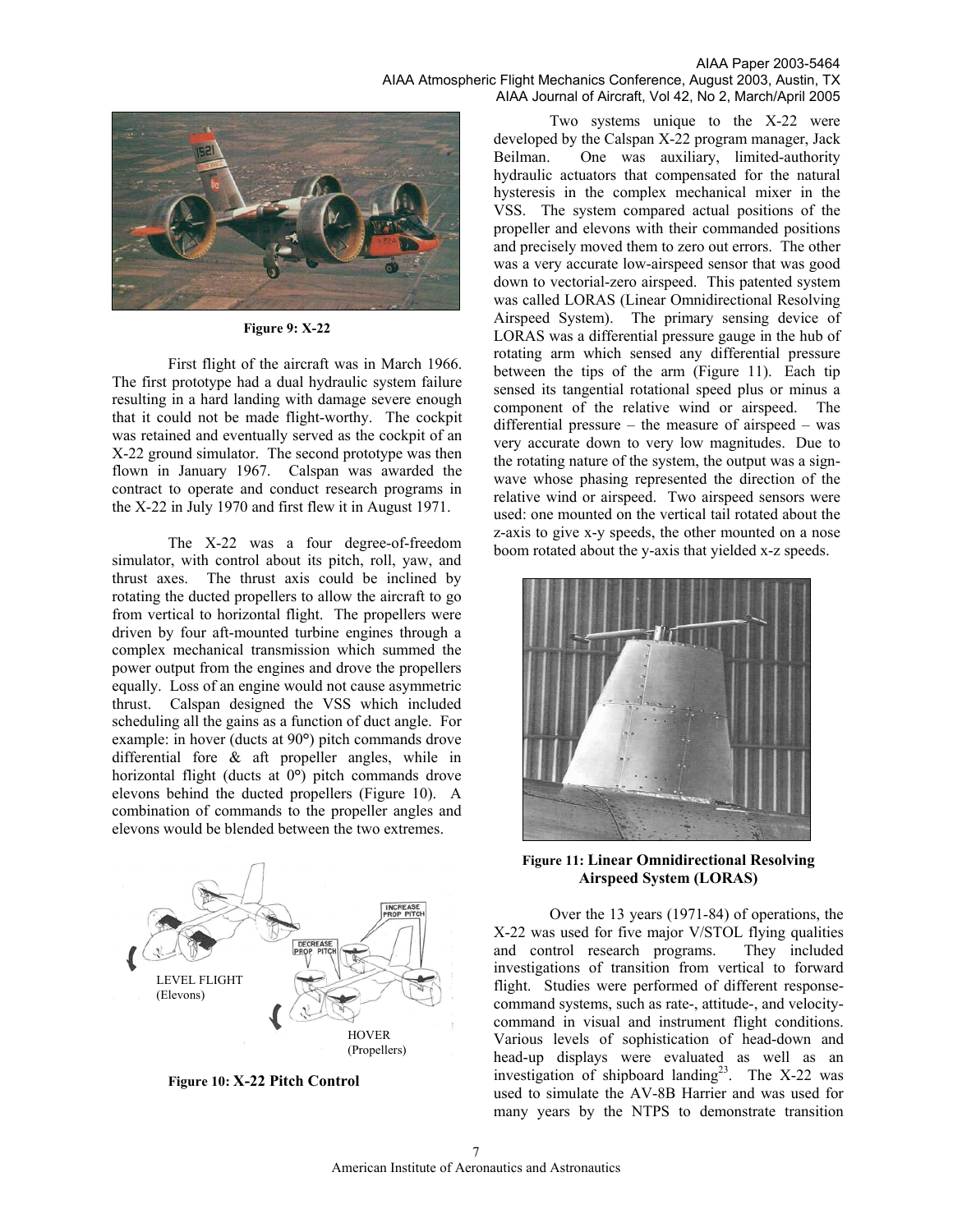characteristics and displays. The aircraft was last flown in 1984 after completing 273 research flights and 405 flight hours. It now resides in the Niagara Aerospace Museum - Ira Ross Center.

#### **Total In-Flight Simulator**

The concept for the Total In-flight Simulator (TIFS) with a separate cockpit had its beginnings in 1958 with discussions between Walt Breuhaus of Calspan and M.D. Havron of the Martin Company who was then designing their entry for the proposed X-20 DynaSoar space-plane  $program<sup>13</sup>$ . Havron felt they needed to simulate the unconventional dynamics and cockpit environment of the X-20 which were expected to adversely affect its landing characteristics. Calspan proposed to modify a second T-33 with an X-20 cockpit built into the aft seat. The lift curve slopes were the same and the L/D could be matched with drag devices. The T-33 X-20 simulator was made part of the Martin proposal, but Boeing won the contract.

However, the idea for an in-flight simulator with a separate cockpit did not die. In 1959 commercial jet transports were gaining acceptance, but significant flying time was required to transition pilots and several aircraft were lost during engine-out training. Calspan prepared a conceptual design of an airline training aircraft based on a modified Convair-340 with a jet transport cockpit attached to its nose. It had a four degree-of-freedom (pitch, roll, yaw, thrust) VSS. No thought was given to controlling lift or sideforce, as the lift curve slope and size of the Convair were not too different than those of the new jet transports. Calspan also called it an "in-flight simulator" (the first use of the name) rather than a "variable stability" aircraft to better appeal to airlines and convey its broader usage than research. In 1960, Calspan proposed this concept to the airline industry. Airlines were interested but did not want to sponsor its development.

All was not lost, as the commercial Supersonic Transport (SST) was also being developed at this time. This aircraft would be very long, land at high pitch attitudes, have poor forward visibility, and unconventional (for commercial transports) flying qualities. Calspan believed their in-flight simulator concept could be modified to include an SST cockpit and provide full six degree-of-freedom simulation capability with added direct lift flaps and side-force generating surfaces on the wings. The idea was proposed to the FAA in 1963. Calspan also had to give it a name to convey its purpose and its acronym had to be easy to pronounce. One afternoon they came up with TIFS. The aircraft would simulate, in-flight, the

pilot's total environment – cockpit, controls, displays, outside field of view, and six degrees-of-freedom. It was also at this time that the concept of a "model following" rather than "response feedback" type of simulation was developed. This would be much easier to calibrate and would provide a higher level of fidelity of simulation, especially for airplanes which were much different in size than the Convair, and take advantage of the six controllers being proposed $^{24}$ .

Through the next three years the TIFS concept was further developed. The FAA and the Air Line Pilots Association were concerned about forward visibility for SST with its drooped-nose in the up position for landings. The USAF also became interested in the TIFS because of their Advanced Manned Strategic Aircraft (AMSA) program which eventually led to the B-1. By November 1966 the TIFS project, jointly sponsored by the USAF and FAA, was underway under the direction of Calspan Program Manager, Dr. Philip Reynolds. The Air Force provided a piston powered C-131B which was later converted to turbo-props and designated an NC-131H (Convair-580 commercial designation). The TIFS was to have two interchangeable noses – an SST nose and a general purpose nose for the AMSA (Figure 12). However, the SST program was canceled before that nose was fabricated.



**Figure 12: TIFS 1966 Concept**

The aircraft was delivered to Calspan on 15 December 1966 and work began on the modifications. TIFS first flew on 6 December 1968 with only direct lift flaps installed and forward structure with a "ferry nose" attached. This was done to get the aircraft flown to Pacific Airmotive in order to have its turbo-props installed before that modification line was shut down. A serendipitous result of the ferry nose was that it was eventually used for programs where a simulation pilot was unneeded (such as unmanned vehicle and avionics test programs). The general purpose simulation cockpit, side-force surfaces, and simulation electronics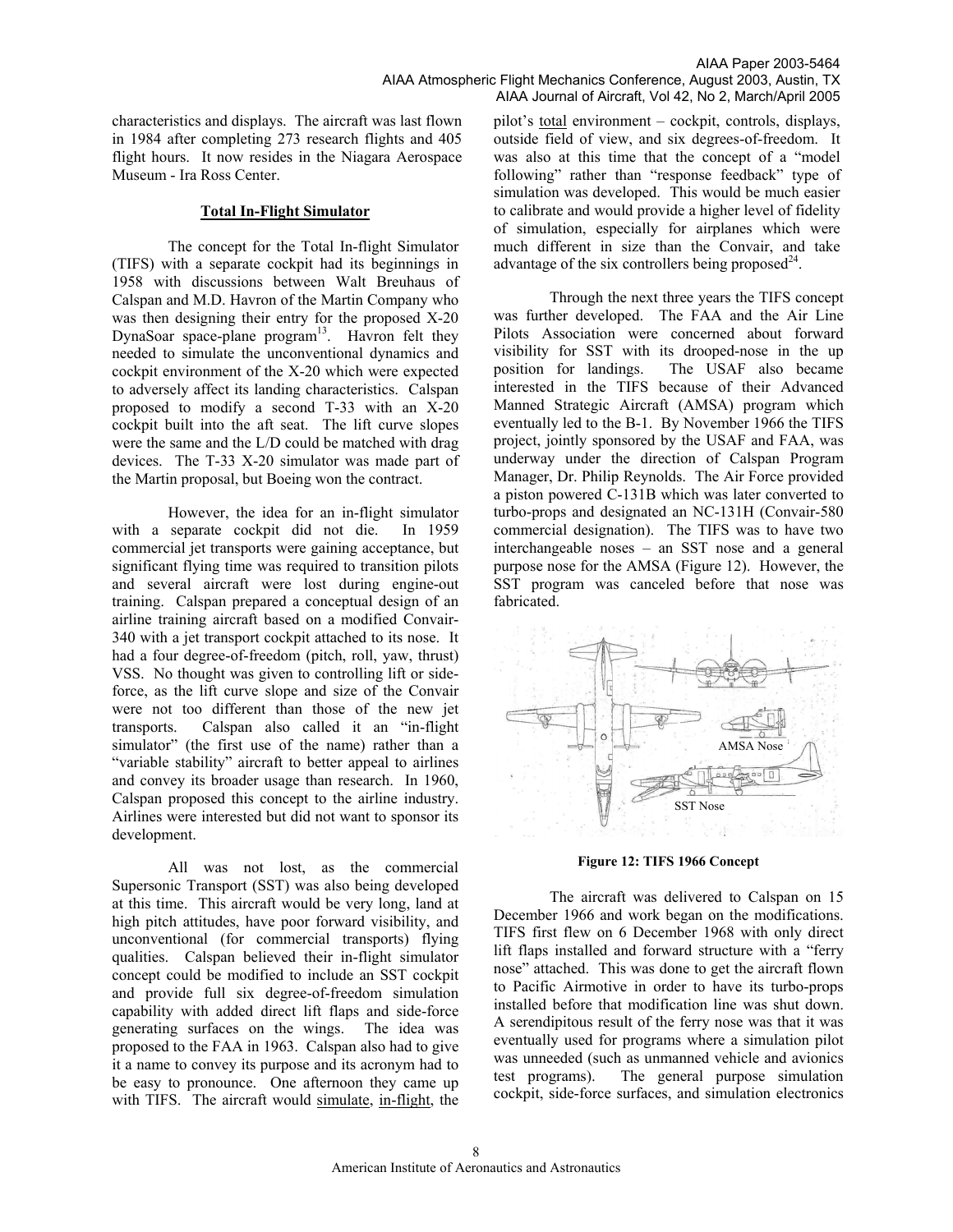#### AIAA Paper 2003-5464 AIAA Atmospheric Flight Mechanics Conference, August 2003, Austin, TX AIAA Journal of Aircraft, Vol 42, No 2, March/April 2005

were installed in 1969-70. The first simulation systems checkout was flown in June 1970. The first actual TIFS in-flight simulation program flight was on 10 June 1971 in support of the B-1 development. Throughout the years, the simulation systems have been continually upgraded: from analog modeling to digital computers with auto-code software, and from "steam gauge" displays to flat panel monitors. Wheel/column, center stick, and side-stick controllers have been installed. A recent photograph of the TIFS is shown in Figure 13.

A myriad of simulation, research, test, and training programs have been flown over the subsequent 32 years. Highlights include five programs during the development of the landing control system for the Space Shuttle (1972-85). In order to simulate the Shuttle's low L/D configuration, the TIFS deployed its side-force surfaces **±**15**°** in a toe-out manner to generate enough drag to achieve a stabilized -15**°** flight path angle at  $275Kt^{25}$ . Its steep approach capabilities have been expanded by using larger side-force surface deflections (**±**22**°**) to achieve a -20**°** flight path angle in support of a recent X-40A simulation program.



**Figure 13: Current TIFS** 

Another unique TIFS program was the Compass Cope Remotely Piloted Vehicle (RPV) program<sup>26</sup>. The objective of this program was to assist the USAF and manufacturers in the development of auto-takeoff, auto-land, and remote operator control for a large long-endurance RPV. The ferry nose configuration was used and telemetry linked the TIFS to an operator on the ground. Fully automatic takeoff and landings were performed.

The ferry nose configuration was also used for ten years at the AFTPS and NTPS to teach integrated radar/infrared-sensor operations in a flying classroom environment. This was called the Avionics Systems Test and Training Aircraft (ASTTA) program. An F-16 radar, IR turret, and Maverick missile were attached to the nose (Figure 14) and an operators' console was set up in the aft cabin for four students and an instructor.

The original general purpose simulation cockpit was replaced with a much larger volume canopy in 1998 (Figure 15). This was developed for a NASA-sponsored synthetic/external visibility system program. Over 500 pounds of equipment including radar, high definition TV cameras, monitors, projectors, servoed throttle handles, and other displays and instrumentation were installed in the nose<sup>27</sup>.



**Figure 14: ASTTA Nose** 



**Figure 15: Current TIFS Simulation Nose** 

Early in 1999 The AFRL decided that it was no longer in their mission to operate research aircraft. Two of these aircraft were the in-flight simulators operated by Calspan under a task order contract: the TIFS and VISTA. As will be seen later, the VISTA was turned over to the AFTPS. Through the efforts of the USAF program manager, Steve Markman, and Calspan management, a Cooperative Research and Development Agreement (CRADA) between AFRL and Calspan was established in July 2000 to continue operations of the TIFS. Under the CRADA, the USAF retains ownership of the aircraft but Calspan is responsible for all operations including registering the aircraft with the FAA. After a three-year hiatus, the TIFS has resumed flight activities. The first program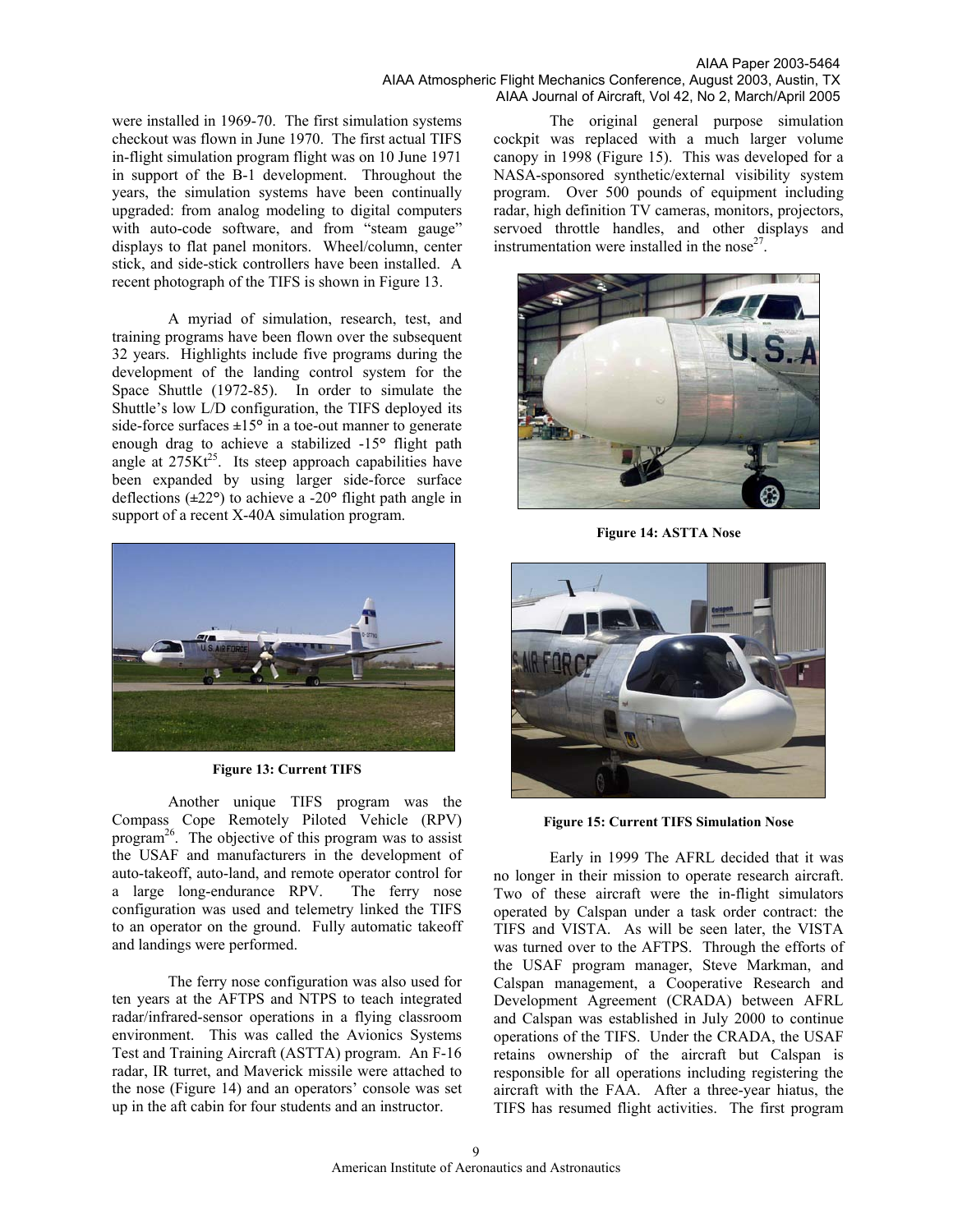under the CRADA was the X-40 Integrated Adaptive Guidance and Control simulation. A sensor evaluation was flown for ITT, and a flying qualities program for Boeing is currently being planned.

The following is a complete list of TIFS simulation programs:

B-1 B-2 Space Shuttle Concord / SST Flying Qualities Compass Cope - Remotely Piloted Vehicle Side-force Control for Crosswind Landing Control Reconfiguration Chemical Defensive Drug Evaluation (C-130) Human Motion Sensory Studies Windshield Distortion Command Flight Path Display Aeroelastic Mode Identification Tacit Blue X-29 YF-23 C-17 C-141 Display Upgrade Million Pound Aircraft Flying Qualities Boeing 7J7 (777 Fly-by-Wire Technologies) McDonnell Douglas MD-12X Netherlands – Direct Lift Control Flying Qualities Indonesian N250 FBW Regional Transport Advanced High Speed Civil Transport Flexible Aircraft Flying Qualities Programs External Visibility and Synthetic Vision Systems Numerous Flying Qualities Research Programs (Many of these programs were used to generate portions of the database for the Military Specification for Flying Qualities of Piloted Aircraft: MIL-F-8785 and MIL-STD-1797) Pilot-Induced-Oscillation Research Control Rate-Limiting Research Test Pilot School – Avionics Systems Test & Training Aircraft (ASTTA) Martin Marietta Smart Weapons Evaluation X-40 Integrated Adaptive Guidance and Control

ITT Natural Gas Leak Detector Evaluation

## **Learjets**

In the late 1970s, Calspan realized that the B-26s were getting older and harder to maintain. These aircraft also lacked advanced capabilities and maneuverability that was required to train test pilots in modern aircraft dynamics and control. That, in addition to the less than high-technology impression that the WWII fighter-bombers gave to the students, led Calspan to the conclusion that a new variable stability

aircraft was needed. It was decided that side-by-side seating should be maintained for its excellent training environment and room for at least two additional observers were desired. A study was performed in 1975 to investigate candidate aircraft<sup>28</sup>. As a result of this and other studies, it was decided to acquire a relatively new business jet. The Learjet (Figure 16) was chosen because it met these requirements and the earlier versions (Models 24 and 25) had wings that were designed for a Swiss fighter and were capable of relatively high normal accelerations (4.4g). An agreement was made with the Air Force and Naval Test Pilot Schools that Calspan would buy the aircraft and the schools would fund the conversion to the variable stability configuration. Work commenced in 1979, with Calspan project engineer, Arno Schelhorn, leading the effort. Learjet serial number 24-218 was purchased directly from the Learjet Company. The airframe had been used as a test aircraft for Learjet and was no longer need as they were developing newer models. The aircraft arrived at Calspan in December 1979.



#### **Figure 16: Learjet**

A three degree-of-freedom VSS was designed based on fundamental technologies that were in the previous Calspan variable stability aircraft but with updated servos and electronics. The main improvement put into the Learjet was the Configuration Control System  $(CCS)^{29}$ . The CCS digitally set the 64 analog feel system and response feedback gains of the VSS. An all-digital VSS was not used at that time as it would have introduced unacceptable time delays. Preprogrammed sets of gains could be set with the push of one button. Individual gains could be called up and easily reset or slewed while still engaged to quickly show different flying qualities configurations. Gains could also be changed as a function of fuel load (critical for the Learjet whose roll inertia changes rapidly as fuel is burned from its tip tanks). New configurations that were setup in flight could be saved and recalled for future flights. This was a great improvement over the B-26 or NT-33 where up to 20 gains had to be manually set using potentiometers to change configurations. An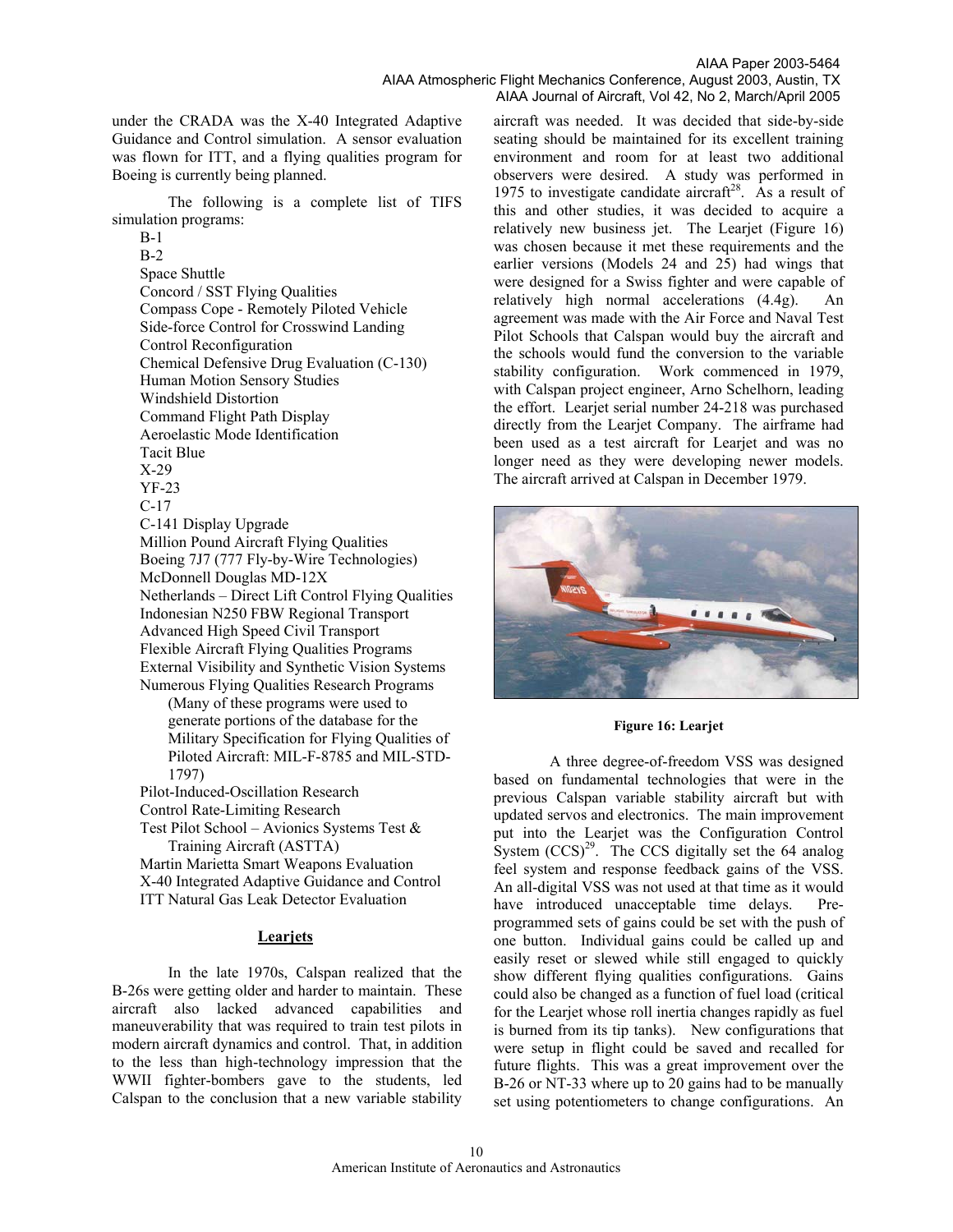analog computer with a programmable patch panel was also installed to provide the capability to simulate more complex control systems. In later years, a digital computer was installed to provide much greater modeling and display capabilities. A center-stick with programmable feel characteristics was installed as the primary controller, but a side-stick or wheel/column could also be used $30$ .

The Learjet 24 first flew in February 1981 and started training and demonstration flights at the Test Pilot Schools in July. Over the years the Learjet program at the Test Pilot Schools grew until there was little time available for other programs. In the late 1980s, Calspan determined that there was enough potential work to purchase and modify a second Learjet, all with company funds. A relative low-time Learjet Model 25 was bought and arrived at Calspan in April 1990. A VSS similar to first Learjet's was installed in the new aircraft. Its first flight was in March 1991. Its first flight program was for the French Test Pilot School (EPNER). The Learjet 25 has since been used primarily by other non-US test pilot schools, in particular in Europe, but also assists at the AFTPS and NTPS. It has been used to train test pilots and engineers at other agencies, such as NASA, FAA, and airframe manufacturers. The Learjet 25 has also been utilized in the development of new aircraft. A modelfollowing simulation system has also been developed which has helped in these latter programs. Software is programmed in MATLAB Simulink® with real-time auto-code.

The most recent use of the Learjet is in the Upset Recovery Training (URT) program sponsored by the  $FAA^{31}$ . The objective of this five-year program is to develop and optimize a URT program based on inflight simulation to help reduce the incidence of lossof-control accidents due to aircraft upset events. The simulation computers of the Learjet are programmed to produce responses that simulate actual aircraft upsets that have resulted in accidents. These upsets include wake turbulence, icing, trim run-aways, control jams, CG shifts, engine failures, and hydraulic failures. Real aircraft accelerations and actual out-the-window visuals produce pilot stresses that are hypothesized to result in a level of training that ground-based simulators can not achieve. During the course of this program, 2000 airline pilots will be trained to quickly recognize aircraft upsets and in recovery techniques.

As s flight activity has continued to increase in the Learjets, a third Learjet was purchased in February 2005 and is now being converted to an in-flight simulator. It will be operational in early 2006.

The following is a complete list of Learjet programs:

USAF & Naval Test Pilot Schools – Flying Qualities and Flight Control Training Test Pilot School Student Projects Training programs for: French (EPNER), Empire, International, & National Test Pilot Schools; NASA, Saab, DFVLR, Finland, India, Italy, Switzerland, Spain, Embraer, Dornier FAA PIO Workshops Pilot-Induced-Oscillation Research Control Rate-Limiting Research Wright Flyer (AFTPS Project) Swedish JAS-39 Gripen Indian LCA Saab 340 & 2000 Cessna Citation X Bombardier Global Express Dornier 728JET Embraer 170 Indonesian N250 FBW Region Transport Upset Recovery Training FBW Control for Gulfstream

### **VISTA NF-16**

The first mention of replacing the NT-33 with a newer fighter in-flight simulator was in 1965, when Walt Breuhaus was visiting the Pentagon trying to raise interest for the TIFS. At one meeting, a USAF colonel voiced concern that the NT-33 (then flying for eight years) was also wearing out and it would be desirable to replace it "in a couple of years." Needless to say, the NT-33 lasted a bit longer  $-32$  years after this meeting. However, Calspan did recognize the eventual need to replace the aircraft and conducted many internal conceptual design studies. As a result of these IR&D studies, Calspan issued a report<sup>32</sup> in 1982 for a "Fighter-TIFS" and a subsequent proposal to the USAF. Calspan was then awarded a contract in August 1982 to perform a comprehensive study to define the Variable Stability In-Flight Simulator Test Aircraft (VISTA) – a name and acronym given to the aircraft by the USAF. Candidate aircraft studied included: the T-2, F-5, F-20, T-45, F-16, and F-18. The study soon focused on the F-16 and F-18, and finally recommended the F-16D primarily because of the availability of a new aircraft off the production line. The study was completed in February 1986 with a design for a six degree-of-freedom simulator. It included side-force surfaces on the wings as well as split drag petals on the wing tips (Figure  $17)^{33}$ .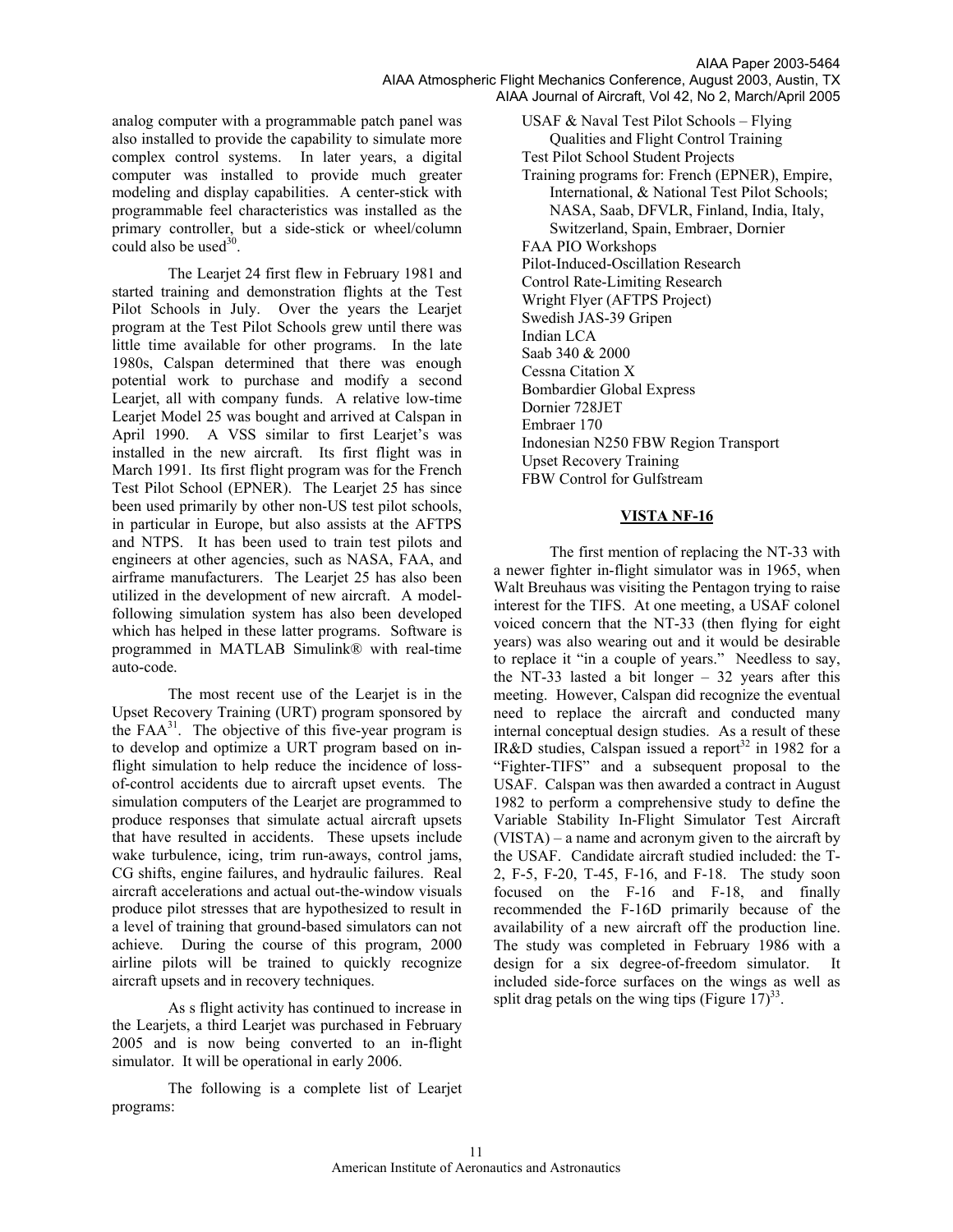

#### **Figure 17: Proposed Six-DOF VISTA**

General Dynamics (later to become part of Lockheed Martin) won the prime contract to develop the VISTA with Calspan as the sub-contractor to develop the simulation systems and provide test support. During contract negotiations, side-force surface and drag petal capabilities were eliminated due to cost constraints. Development of model following control laws was also deferred in favor of the simpler response feedback VSS control law structure. The development contract started in August 1988. An F-16D Block 30 airframe with Block 40 avionics (digital flight control computer) was selected. It had a Peace Marble II configuration with a large dorsal fairing for additional electronics; and high sink-rate landing gear. Higher capacity hydraulic and electrical power supply systems were added. The most significant advance in this in-flight simulator was the integration of the simulation computers and systems with the production F-16 fly-by-wire computers. Over 200 vehicle integrity monitors (VIMs), or automatic safety trips, were incorporated into the VSS. Programmable hydraulic feel systems included a center stick and a new side-stick capable of large deflections (developed for an F-22 simulation). The VISTA (Figure 18) was completed in April 1992. A five-flight acceptance program was flown with first flight on 9 April. For the next two years the VISTA program was suspended due to funding problems (it is interesting to note that similar problems occurred thirty-five years earlier in 1957-59 with the NT-33).



**Figure 18: F-16 VISTA** 

The aircraft was then turned over to GD and GE in May 1992 for the Multi-Axis Trust Vector (MATV) program. Flight testing occurred at Edwards AFB from July 1993 through March 1994. By that time, additional funding was received and flight tests to complete the VISTA development resumed at Edwards AFB in July 1994 and were completed in December 1994. On 28 January 1995 the VISTA was ferried to Buffalo, NY where it was prepared for its first simulation programs (the Spring AFTPS demonstration flights and YF-22 programs).

The aircraft has since been used on many new aircraft development and other flying qualities research and systems development projects. Its capabilities have been enhanced with a programmable helmetmounted display (Figure 19) to complement its programmable head-up display. A voice recognition system has also been installed which can be integrated with the simulation computers and other F-16 radar and weapon systems.

As was mentioned in the discussion on the TIFS, early in 1999 AFRL wanted to end its management of the VISTA. After many discussions, planning, and logistic preparations, the VISTA was transferred to the USAF Test Pilot School at Edwards AFB in October 2000. Calspan continues to support the aircraft with a permanent maintenance staff at Edwards, as well as technical support from Buffalo personnel. Research programs are developed and prepared in Buffalo on a "hot-bench" and transferred to the aircraft for ground checkout and flight activities.



**Figure 19: Helmet Mounted Display** 

The following is a complete list of VISTA programs: YF-22 & F-22 Indian Light Combat Aircraft (LCA) JSF (X-35)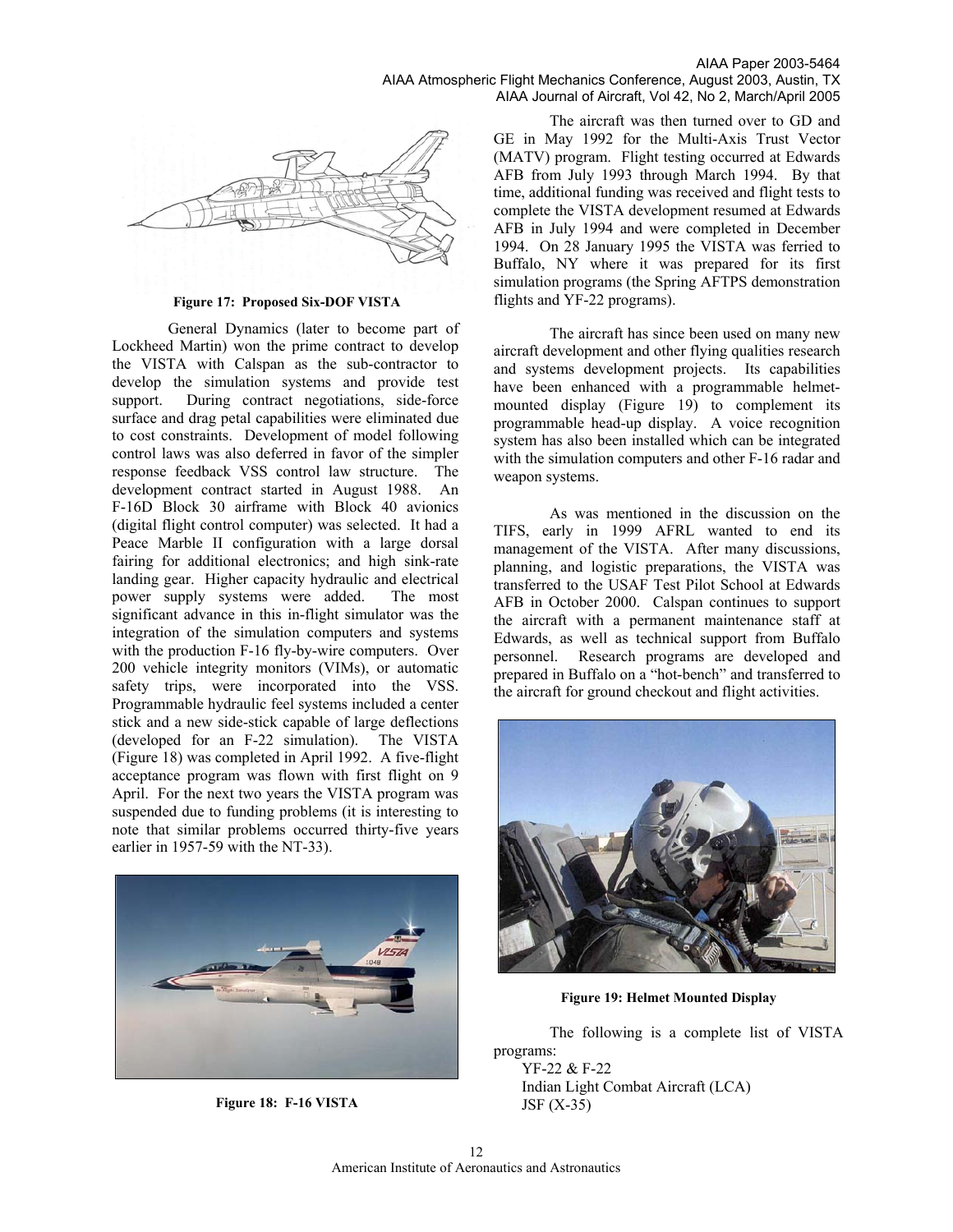#### AIAA Paper 2003-5464 AIAA Atmospheric Flight Mechanics Conference, August 2003, Austin, TX AIAA Journal of Aircraft, Vol 42, No 2, March/April 2005

X-38 Crew Return Vehicle Head-Up Display & Helmet-Mounted Display Research Self Designing Flight Control Voice Recognition System Pilot-Induced-Oscillation Research USAF Test Pilot School – Flying Qualities, Flight Control, Display Training, and Systems Curriculum Flights USAF Test Pilot School – Test Management Programs Numerous Flying Qualities Research Programs Numerous Display Research Programs Automatic Air Collision Avoidance System

## **Other Variable Stability Aircraft Built by Calspan**

In addition to the aircraft described above, Calspan has been involved with the development of six other in-flight simulators: The NASA General Purpose Airborne Simulator - GPAS (based on a Lockheed Jetstar), a CH-46 VSS upgrade and two SH-60 helicopter variable stability systems built for the Naval Test Pilot School, a programmable feel system for a NASA-Ames CH-47, and a programmable feel system for the British Vectored Thrust Aircraft Advanced Control (VAAC) Harrier. Though these aircraft were not operated by Calspan, they all utilized the technologies that were developed for other Calspan simulators.

#### **Concluding Remarks**

For over fifty-five years Calspan has been involved in the development and operation of variable stability and in-flight simulator aircraft. Table 1 summarizes these aircraft, significant dates, and flighthours. They have been instrumental in advancing the requisite technologies of aerodynamics, flight

mechanics, control theory, mechanical controls, hydraulics, servos, sensors, augmentation electronics, airborne computers, feel systems, and displays. These aircraft have gone from augmented single-axis "variable stability" aircraft to full six degree-offreedom "in-flight simulators." They have helped in the development of over 50 U.S. and foreign aircraft programs. Countless research programs have been flown to help in the generation of aircraft flying qualities specifications and requirements. Literally thousands of test pilots and engineers have been trained in stability and control concepts. In addition, many systems test and development programs have utilized these in-flight simulators to test and evaluate new concepts in a safe and efficient manner. The history of variable stability and in-flight simulator aircraft continues today with internal studies investigating candidate aircraft platforms as well as advanced simulation and system concepts for the "next generation" in-flight-simulator.

### **Acknowledgment**

The author would like to acknowledge the assistance of the many past and current members of the Flight Research group at Calspan. They are too numerous to mention here, but their experiences and writings were invaluable in the preparation of this paper. However, I would like to single out the late Walt Breuhaus who was at Calspan during the inception of the variable stability aircraft and was instrumental in its progressive development for its first 22 years. In addition, I would like to recognize Dr. Philip Reynolds and the late Chic Chalk who were my mentors in IFS and flying qualities during my career at Calspan.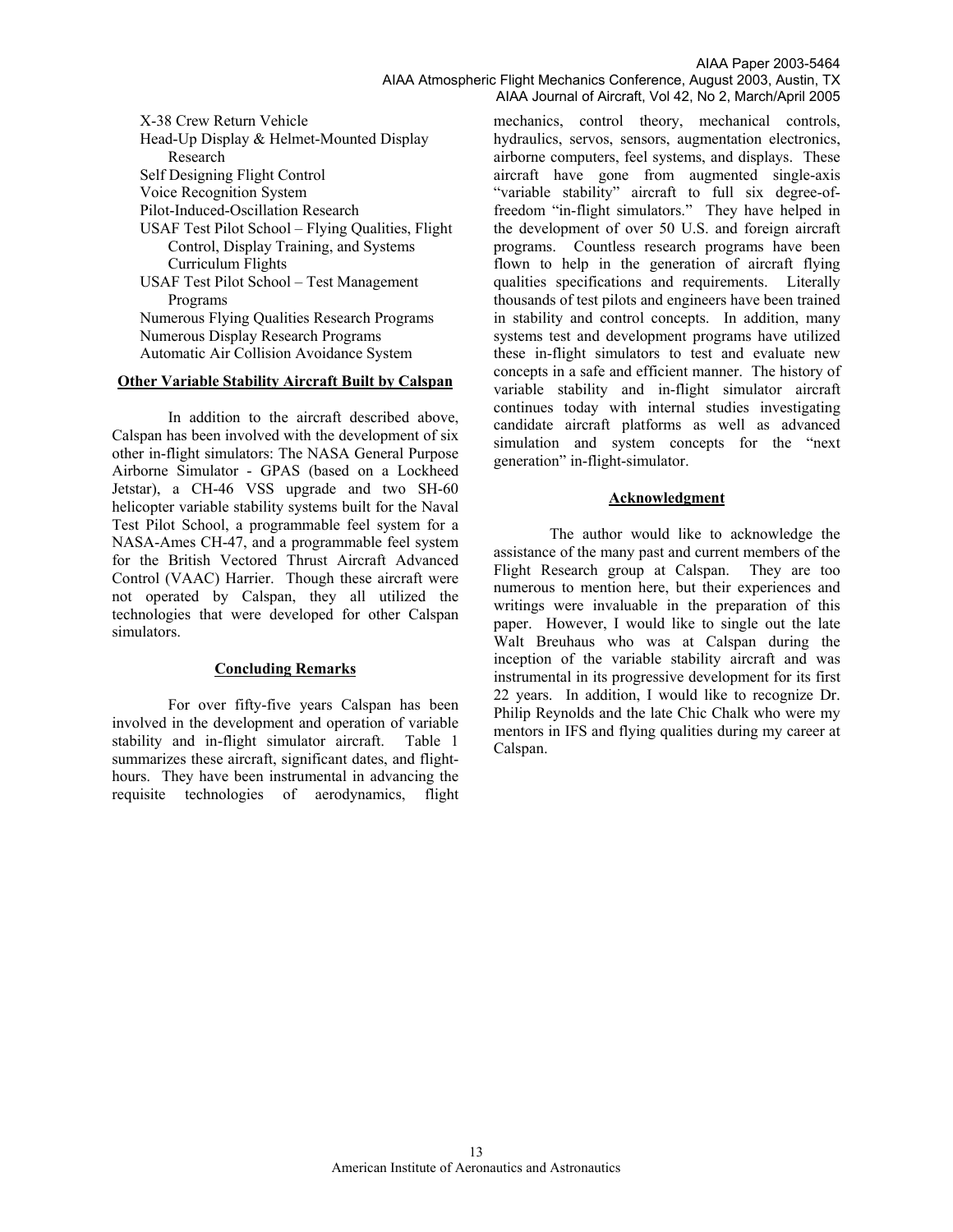| Aircraft     | Received    | First Flight | Last Flight         | Current Location                       | Total<br>Hours |
|--------------|-------------|--------------|---------------------|----------------------------------------|----------------|
| $F4U-5$      | 28 Sep 1948 | 7 Mar 1949   | 25 Oct 1951         | Scrapped by Navy                       | 172            |
| $F-94$       | 12 Mar 1952 | Dec 1953     | Jul 1958            | Aerospace Museum, Niagara<br>Falls, NY | 335            |
| $B-26(17H)$  | 12 Jun 1951 | Jun 1952     | 3 Mar 1981          | Destroyed                              | 9,080          |
| $B-26(46H)$  | 12 Sep 1958 | Jan 1963     | 19 Nov 1986         | <b>USAF Museum, Edwards</b>            | 7,193          |
| $NT-33$      | 14 Oct 1954 | 15 Feb 1957  | 11 May 1997         | <b>USAF Museum, WPAFB</b>              | 7,942          |
| $X-22$       | 21 Jan 1971 | 17 Aug 1971  | 29 Oct 1984         | Aerospace Museum, Niagara<br>Falls, NY | 405            |
| <b>TIFS</b>  | 15 Dec 1966 | 6 Dec 1968   | Still Flying        | Calspan - Niagara Falls, NY            | ~1,400         |
| Learjet $#1$ | 13 Dec 1979 | 16 Feb 1981  | <b>Still Flying</b> | Calspan - Niagara Falls, NY            | ~13,500        |
| Learjet #2   | 1 Feb 1990  | 8 Mar 1991   | <b>Still Flying</b> | Calspan - Niagara Falls, NY            | $\sim$ 3,700   |
| Learjet $#3$ | ** Mar 2005 | Not yet      | Still Flying        | Calspan - Niagara Falls, NY            | $\Omega$       |
| <b>VISTA</b> | 28 Jan 1995 | 16 Feb 1995  | Still Flying        | AFTPS, Edwards AFB                     | ~1,100         |
|              |             |              |                     | <b>TOTAL Fight Hours</b>               | ~1,827         |

**Table 1 In-Flight Simulators Operated by Calspan** 

# **References**

1. Bryan, G.H. and Williams, W.E., "The Longitudinal Stability of Aerial Gliders," Proceedings of the Aeronautical Sciences, Vol. 73, 1904.

2. Bryan, G.H., "Stability in Aviation," Macmillan, London, 1911.

3. Zimmerman, C.H., "An Analysis of Longitudinal Stability in Power-Off Flight with Charts for Use in Design," NACA Report 521, 1935.

4. Zimmerman, C.H., "An Analysis of Lateral Stability in Power-Off Flight with Charts for Use in Design," NACA Report 589, 1937.

5. Soulé, H.A, "Flight Measurements of the Dynamic Longitudinal Stability of Several Airplanes and a Correlation of the Measurements with Pilots' Observations of Handling Characteristics," NACA Report 578, 1936.

6. Gilruth, R.R., "Requirements for Satisfactory Flying Qualities of Airplanes," NACA Report 755, 1943.

7. Anonymous, "Specifications for Stability and Control Characteristics of Airplanes," Specification

SR-119, Bureau of Aeronautics, Navy Department, October 1942.

8. Anonymous, "Stability and Control Requirements for Airplanes," Specification C-1815, Army Air Forces, August 1943.

9. Anonymous, "Military Specification, Flying Qualities of Piloted Airplanes," MIL-F-8785A, December 1968.

10. Anonymous, "Military Standard, Flying Qualities of Piloted Airplanes," MIL-STD-1797, March 1987.

11. Hamel, P., "The Birth of Sweepback and Related Research at Fuftfahrtforschungsanstalt in Germany," SAE Aerospace Control and Guidance Systems Committee, 90<sup>th</sup> Meeting, October 2002.

12. Sears, W.R., "Flying Wing Could Stealthily Reappear," Aerospace America, July 1987.

13. Breuhaus, W.O., "The Variable Stability Airplane, from a Historical Perspective," Journal of the American Aviation Historical Society, Spring 1991.

14. Kaufman, W.M., et al, "An Apparatus for Varying Effective Dihedral in Flight, with Application to a